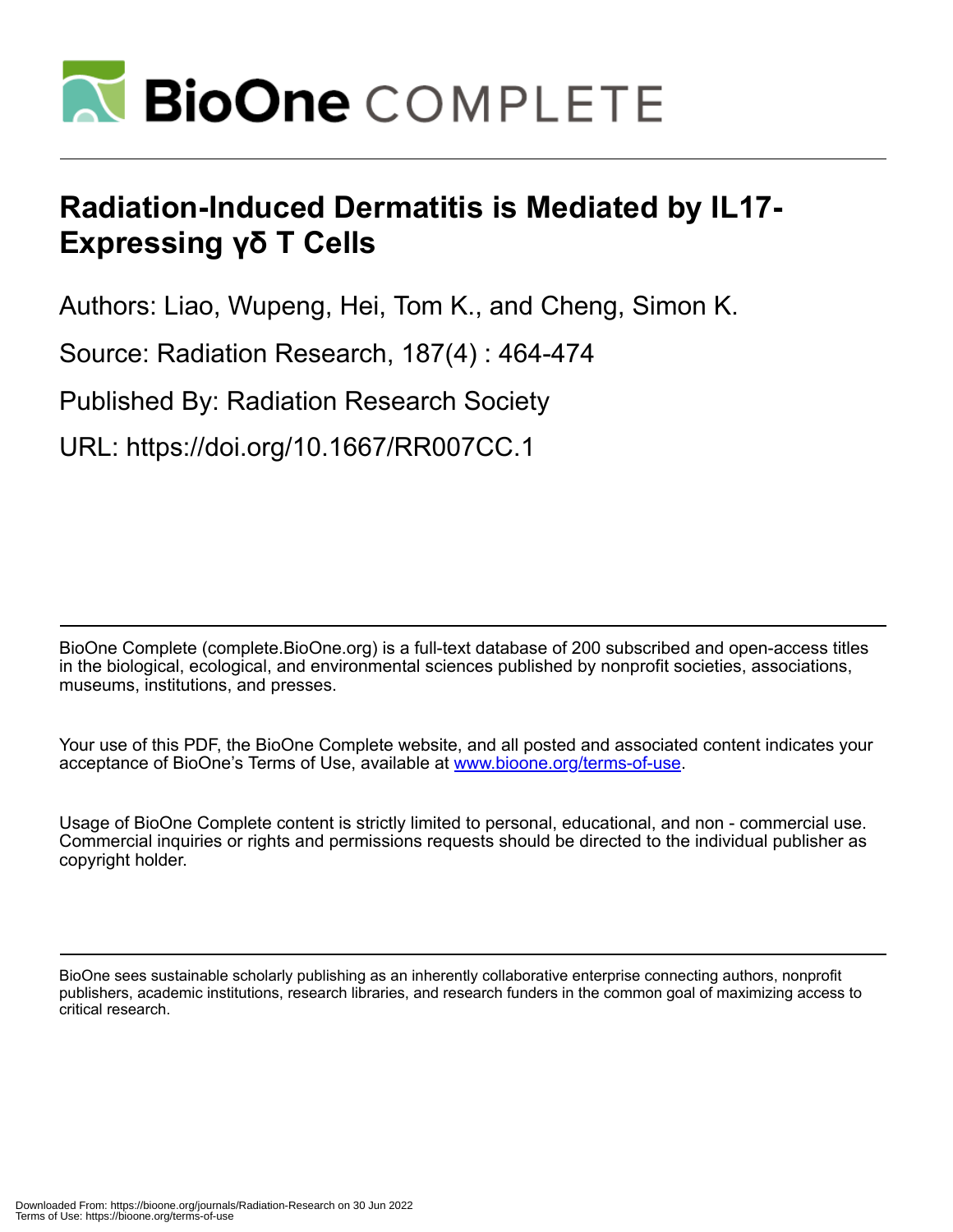# Radiation-Induced Dermatitis is Mediated by IL17-Expressing  $\gamma\delta$  T Cells

Wupeng Liao,<sup>*a*,1</sup> Tom K. Hei<sup>b,c</sup> and Simon K. Cheng<sup>*a*,2</sup>

<sup>a</sup> Department of Radiation Oncology, <sup>b</sup> Center for Radiological Research, College of Physicians and Surgeons, Columbia University, New York, New York 10032; and *c Department of Environmental Health Sciences, Mailman School of Public Health, Columbia University,* New York, New York 10032

Liao, W., Hei, T. K. and Cheng, S. K. Radiation-Induced Dermatitis is Mediated by IL17-Expressing  $\gamma \delta$  T Cells. Radiat. Res. 187, 464–474 (2017).

Radiation dermatitis is a serious cutaneous injury caused by radiation therapy or upon accidental nuclear exposure. However, the pathogenic immune mechanisms underlying this injury are still poorly understood. We seek to discover how the dysregulated immune response after irradiation orchestrates skin inflammation. The skin on the left flank of C57BL/6J wild-type and C57BL/6J  $Tcr\ddot{\tau}$  mice, which are deficit in  $\gamma\delta$  T cells, was exposed to a single X-ray dose of 25 Gy, and the right-flank skin was used as a sham-irradiated control. At 4 weeks postirradiation, the wild-type skin exhibited signs of depilation, erythema and desquamation. Histological analysis showed hyperproliferation of keratinocytes and acanthosis. Dramatic elevation of IL17-expressing T cells was identified from the irradiated skin, which was mainly contributed by  $\gamma\delta$  T cells and innate lymphoid cells, rather than Th17 cells. Furthermore, protein levels of critical cytokines for IL17-expressing  $\gamma\delta$  T cell activation, IL1 $\beta$  and IL23 were found markedly upregulated. Lastly, radiationinduced dermatitis was significantly attenuated in  $\gamma \delta$  T cell knockout mice. In vitro, normal human epidermal keratinocytes (NHEKs) could be initiator cells of inflammation by providing a great number of pro-inflammatory mediators upon radiation, and as well as effector cells of epidermal hyperplasia in response to exogenous IL17 and/or IL22 treatment. Our findings implicate a novel role of IL17 expressing  $\gamma \delta$  T cells in mediating radiation-induced skin inflammation. This study reveals the innate immune response pathway as a potential therapeutic target for radiation skin injury. © 2017 by Radiation Research Society

# INTRODUCTION

Radiation-induced skin injury, often referred to as radiation dermatitis, can be a serious cutaneous injury caused by radiation therapy or after a nuclear or radiological event (1). Radiation causes prompt DNA, lipid and protein damage of keratinocytes and vascular endothelial cells due to generation of free radicals, which results in injury of epidermis (2). ''Damaged self'' can be recognized by immune response through damage-associated molecular patterns (DAMPs) or also known as ''alarmins'', which recruits and activates a variety of inflammatory cells to the site of injury to eliminate dead cells and initiate wound repair (3). Radiation skin injury occurs in about 95% of patients who receives radiation treatment for cancer (4).

Radiation-induced skin injury is manifested with initial depilation and erythema, followed by dry and moist desquamation of the epidermis, leading to potential ulceration and necrosis  $(5, 6)$ . Histologically irradiated skin exhibits hyperproliferation of the epidermis and thickening of the stratum corneum, infiltration of inflammatory cells (7). Radiation induces a cascade of signaling events involving numerous cytokines, chemokines and growth factors from a variety of skin resident and infiltrated immune cells, contributing to the clinical cutaneous symptoms and ultimate structural alteration of the skin  $(8, 8)$ 9). However, the major cell types and crucial mediators involved in acute radiation dermatitis are still unclear.

Stress-initiated immune responses are mediated by several types of unconventional lymphocytes such as innate lymphoid cells (10) and  $\gamma\delta$  T cells (11), which respond more like surveillance innate immune cells. The vast majority of  $\gamma\delta$  T cells normally reside in mucosal layer of tissues such as skin, lung, gut and reproductive tract as immune sentinel cells (12). Skin IL17-expressing  $\gamma\delta$  cells have been widely studied in TLR7/8 ligand imiquimodinduced psoriasis model, in which  $\gamma\delta$ -derived IL17 and IL22 have found to play a major role in inflammation and tissue remodeling  $(13–15)$ .

By using a radiation dermatitis murine model in this study, we have identified a significant elevation of pathogenic IL17-expressing  $\gamma\delta$  T cells which are essential in the pathogenesis of radiation dermatitis as demonstrated

Editor's note. The online version of this article (DOI: 10.1667/ RR0007CC.1) contains supplementary information that is available to all authorized users.

<sup>1</sup> Present affiliation: Department of Pharmacology, Yong Loo Lin School of Medicine, National University of Singapore, Singapore.

<sup>2</sup> Address for correspondence: Department of Radiation Oncology, College of Physicians and Surgeons, Columbia University Medical Center, 622 West 168th Street, CHONY North Basement, Rm 11, New York City, NY 10032; email: sc3225@columbia.edu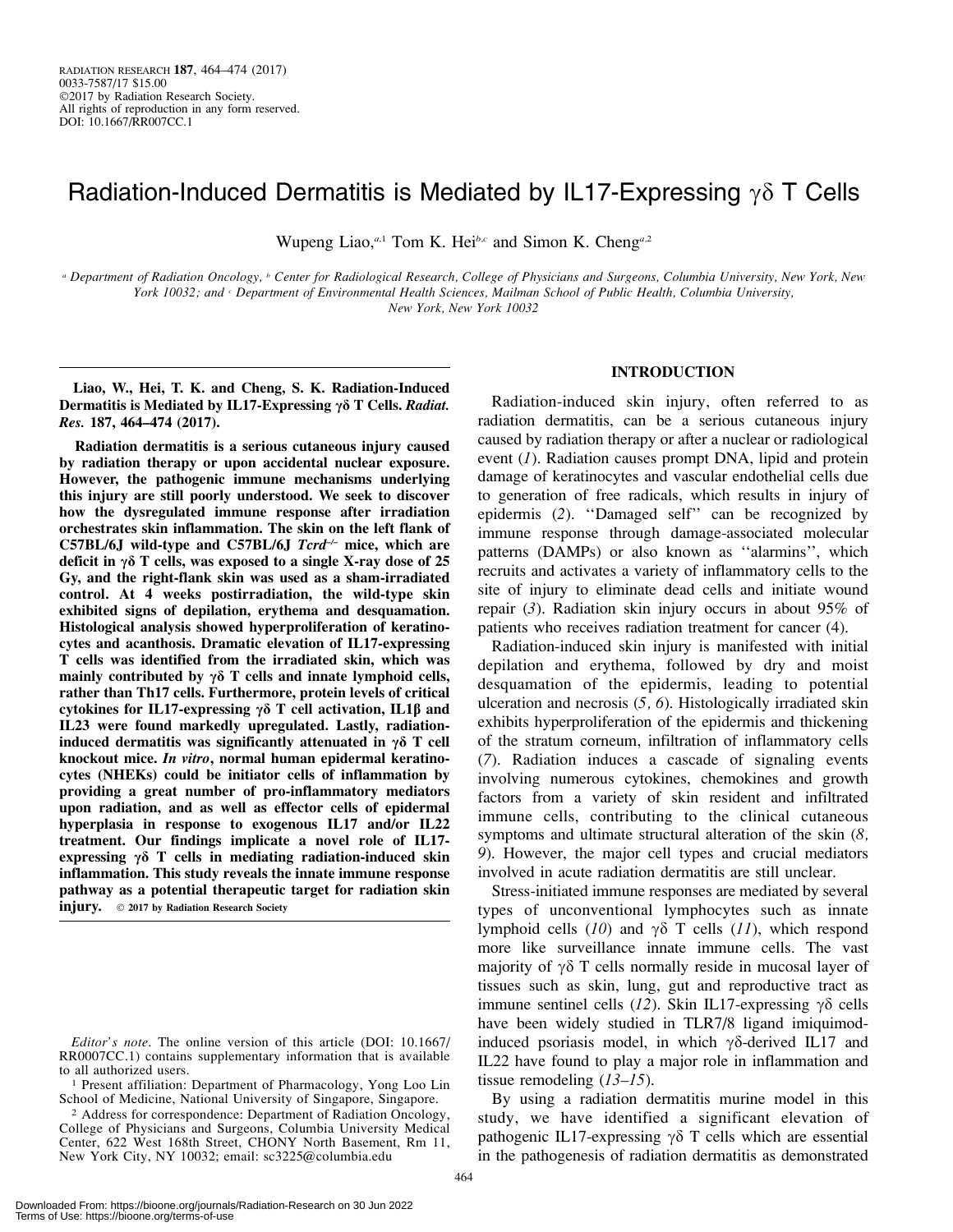by mitigation of dermatitis in  $\gamma\delta$  T-cell knockout mice. Together, our findings reveal that dysregulated innate immune response as represented by IL17-expressing  $\gamma \delta$  T cells as a potential therapeutic target for radiation-induced skin injury.

## MATERIALS AND METHODS

#### Mice

## C57BL/6J WT and C57BL/6J  $Tcrd^{-/-}$  mice were purchased from Jackson Laboratory (Bar Harbor, MA). All animals were bred and treated in accordance with the institutional guidelines and all animal protocols were approved by Institutional Animal Care and Use Committee of Columbia University Medical Center.

#### Cell Culture

Adult normal human epidermal keratinocytes (NHEKs; Lonza, Basel, Switzerland) were grown in the optimized KGM-Gold<sup>™</sup> growth medium (Lonza) and experiments were performed on cells between passage 3 and 5. All the cell cultures were maintained in a humidified 37°C, 5% CO<sub>2</sub> incubator.

#### Radiation

Mice were anesthetized and flank skin was stretched out for an approximately 1.2 cm exposure area and was secured with tape to be within the irradiation field. The rest of the mouse body was shielded with a lead block (Supplementary Fig. S1; http://dx.doi.org/10.1667/ RR0007CC.1.S1). A single dose of 25 Gy was given at 250 KV with a rate of 90 cGy/min (X-RAD 320, Precision X-Ray, North Branford, CT) using the F2 filter (0.75 mm tin  $\pm$  0.25 mm copper  $\pm$  1.5 mm aluminum). Control mice were sham-irradiated and subjected to the same anesthesia and skin stretching as irradiated animals. Cells were also irradiated with the X-RAD 320 with 5 Gy.

#### Scoring of Skin Injury

To score the severity of skin injury in the mouse model, a modified scoring system was developed based on clinical radiation skin injury symptoms described elsewhere (6, 16). Within irradiated skin area, the severity was primarily estimated by three signs: epilation (hair loss), erythema (redness), desquamation (scaling). Severity parameters were measured on a scale of 0–4, from none to maximum. The cumulative score was used as a measure of the severity of skin inflammation (scale 0–12).

#### Skin Histology and Thickness Scoring

Skin was fixed in 10% formalin (Sigma) for 24 h, followed by embedment and 5 µm sectioning for H&E staining (Richard Allan Scientific). The images H&E-stained sections were captured under the same magnification  $(20 \times$  objective) for analysis and comparison. The skin thickness was measured on the images with a ruler and presented as arbitrary values normalized to the sham-irradiated control.

#### Skin Immune Cell Preparation and Stimulation

Mouse hair was shaved off of the skin and followed by removal of subcutaneous fat and connective tissue. The skin was cut into 2–3 mm pieces and incubated in  $1\times$  HBSS containing 5% FBS, collagenase (2 lg/ml, Sigma) and DNase I (200 U/ml, Invitrogen) for 90 min to isolate single cell suspension. Skin cell suspension was stimulated in full RPMI medium containing 10% FBS, 12-myristate 13-acetate (PMA; 50 ng/ml, Sigma), ionomycin  $(1 \mu g/ml, Sigma)$ , and protein transport inhibitor Brefeldin A (5 µg/ml, eBioscience, San Diego, CA) in a  $37^{\circ}$ C,  $5\%$  CO<sub>2</sub> incubator for 5 h. Alternatively, skin cell suspensions were cultured and re-stimulated with plate-bound mouse anti-CD3 (2 µg/ml, eBiosciences) and anti-CD28 (5 µg/ml, eBiosciences) monoclonal antibodies for 3 days. Culture media were collected for ELISA.

#### Intracelluar Cytokine Staining and Flow Cytometry Analysis

Anti-mouse CD45, Gr-1, TCRδ, CD3, IL17 were all purchased from eBioscience. Anti-mouse V $\gamma$ 4 and V $\gamma$ 5 were obtained from Biolegend (San Diego, CA). After staining of surface markers, cells were fixed and permeabilized with IC fixation buffer (eBioscience) before staining for intracellular cytokines. The corresponding isotype control antibodies were also used. Flow cytometry data were acquired by BD FACS Calibur (San Jose, CA) and analyzed with FlowJo software (TreeStar).

#### ELISA

Mouse IL17 DuoSet ELISA kits (R&D Systems) were used to measure the IL17 level in cell culture media. Briefly, 96-well BD Falcon ELISA plates were coated overnight at  $4^{\circ}$ C with anti-mouse IL17 capture antibody. After washing and blocking, culture media or standards were added and incubated for 2 h. The biotinylated antimouse IL17 detection antibody, mixed with enzyme reagent streptavidin-HRP conjugate was added and incubated for 1 h at room temperature. The plates were washed and developed with tetramethylbenzidine (TMB) peroxidase EIA substrate kit (BD Biosciences). The reaction was stopped with stopping solution  $(1.8 N H<sub>2</sub>SO<sub>4</sub>)$  and the OD was read at 450 nm with a reference of 630 nm on Synergy2 microplate reader (BioTek, Winooski, VT).

#### Immunohistochemistry Analysis

Paraffin-embedded sections were deparaffinized with xylene/ ethanol and rehydrated. Antigen retrieval was made in sodium citrate buffer (10 mM, pH 6.0) at a sub-boiling temperature for 10 min, followed by 30 min cooling on bench top. After incubation with 3% hydrogen peroxide to remove endogenous peroxidase activity, the slides were washed with PBS and blocked with 5% normal goat serum for 1 h. The sections were immunostained with anti-IL23p19 (1  $\mu$ g/ml, Abcam, Cambridge, MA), anti-IL1β (1 μg/ml, Abcam), anti-IL6 (1 μg/ml, Abcam), anti-IL17 (1 μg/ml, Abcam) and anti-IL22 (1 μg/ml, Abcam) at  $4^{\circ}$ C overnight. After washing with PBST, the slides were incubated with a biotinylated anti-rabbit secondary antibody (Vector Labs, Burlingame, CA), followed by streptavidin-HRP (Vector labs). With another round of washing, bound antibodies were developed by ImmPACTTM DAB peroxidase substrate kit (Vector Labs).

#### MTT Cell Metabolic Assay

3-(4, 5-Dimethylthiazol-2-yl)-2, 5-diphenyltetrazolium bromide (MTT), a tetrazole was used as an indicator of cell viability as determined by its mitochondrial-dependent reduction to formazone. Briefly, 4000 NHEK cells/well were seeded in 96-well plates for 24 h, followed by indicated treatments for 5 days. MTT (0.5 mg/ml diluted with medium) was added to the wells for 4 h. Then, the supernatant was removed, and the formazone crystals were dissolved using dimethyl sulfoxide (DMSO, Sigma). The absorbance was read at 595 nm with Synergy2 microplate reader (BioTek).

#### RNA Extraction and Quantitative (q)PCR

Total RNA was extracted from NHEK cells or homogenized mouse skin using TRIzol reagent (Life technologies, Carlsbad, CA) according to the manufacturer's instructions. cDNAs were synthesized by SuperScript<sup>™</sup> III First-Strand Synthesis System (Life Technologies). All the primer pairs were synthesized by Invitrogen and are listed in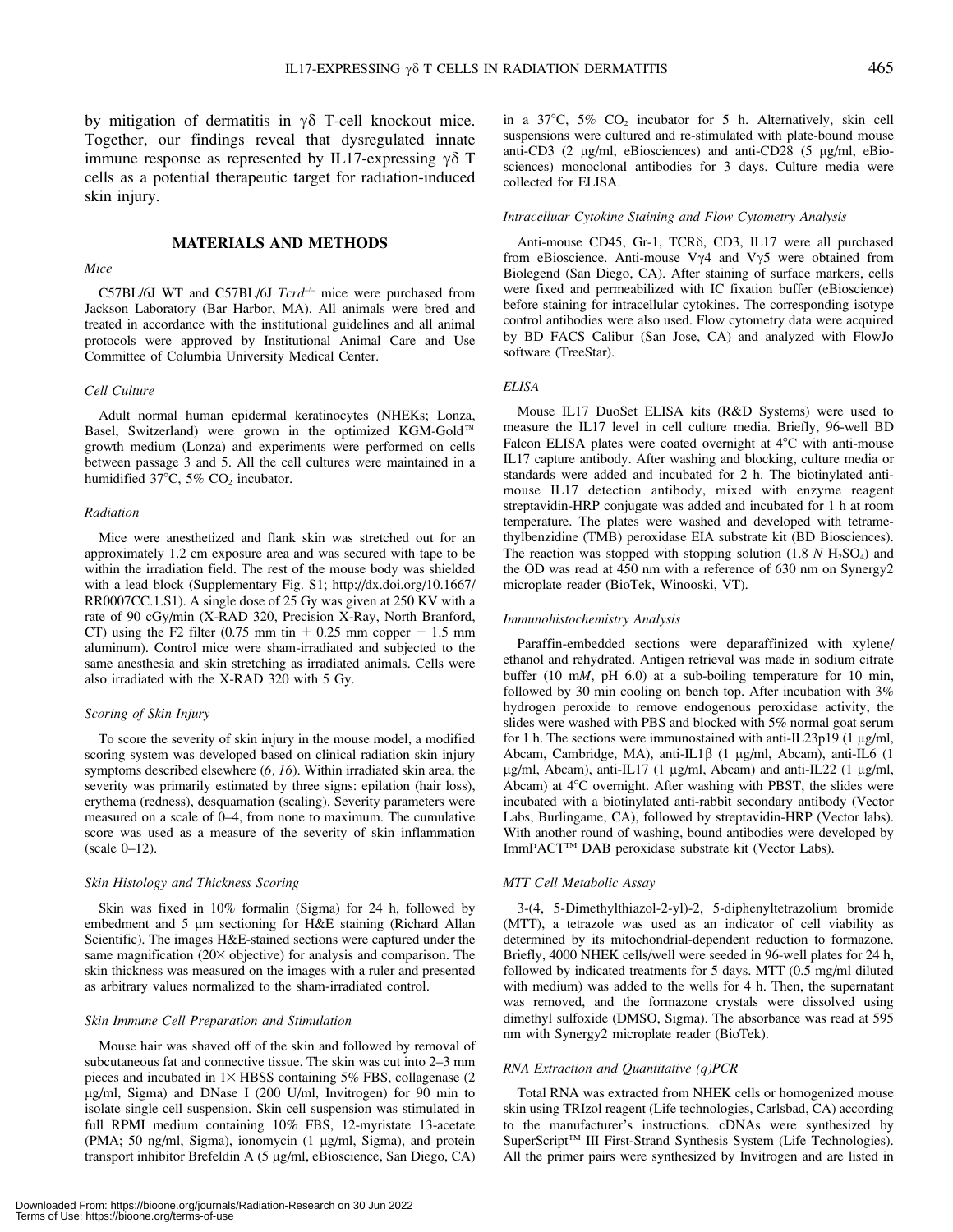A

Supplementary Table S1 (http://dx.doi.org/10.1667/RR0007CC.1.S1). cDNA synthesis was performed in a GeneAmp PCR system 2700 thermal cycler (Life technologies). qPCR was performed with SYBR Green as a detection dye in ABI ViiA™ 7 system presented as fold differences over the controls by the  $2^{-AACt}$  method with normalization to the housekeeping gene Actb.

#### Statistical Analysis

Graphs were made with GraphPad Prism 5.0. Results are presented as means  $\pm$  SEM of *n* animals or *n* cultured samples of one experiment, which was representative of at least two independent experiments. Statistical significance was determined by two-tailed unpaired  $t$  test for two group comparison or one-way analysis of variance by Bonferroni for multiple comparisons with GraphPad Prism. (\* $P < 0.05$ ; \*\* $P < 0.01$ ).

#### RESULTS

#### Murine Radiation-Induced Dermatitis Model

The crucial mechanisms of radiation-induced dermatitis are not well established. In this study, we seek to understand how the dysregulated immune response after irradiation causes the skin injury. A murine radiation-induced dermatitis model was developed by giving a single X-ray dose of 25 Gy to the skin on the left flank of C57BL/6J mice (Supplementary Fig. S1; http://dx.doi.org/10.1667/ RR0007CC.1.S1). At two weeks postirradiation, irradiated mice started to exhibit signs of depilation and skin erythema in the exposed field. At four weeks, cutaneous irradiation led to further depilation, erythema and desquamation of the epidermis (Fig. 1A). The independent and cumulative skin injury scores are shown in Fig. 1B. Histological analysis showed acanthosis (Fig. 2A) and approximately a fivefold increase of measured skin thickness (Fig. 2B). Ionizing irradiation resulted in hyperproliferation of keratinocytes as confirmed by staining of proliferation marker Ki67 (Fig. 2C). In addition, cleaved caspase-3 indicative of tissue damage was detected in the irradiated epidermis (Fig. 2D). Accumulation of  $Gr1^+$  neutrophils in dermatitis mice was detected by flow cytometry (Fig. 2E), and also IHC staining in the epidermis of irradiated mice (Fig. 2F).

#### IL17-Expressing  $\gamma \delta T$  Cells are Elevated in Dermatitis Skin

IL17 is a pro-inflammatory cytokine which is extensively implicated in inflammation, infection and autoimmunity (17). Particularly in murine psoriasis models, the crucial roles of IL17 family members including IL17, IL17F and IL22 have been best characterized and have been shown to be produced by skin  $\gamma\delta$  T cells (13–15). In our radiationinduced dermatitis model, skin-infiltrating lymphocytes were isolated, re-stimulated ex vivo with PMA/ionomycin and analyzed by flow cytometry for IL17 expression, combined with lymphocyte surface marker  $TCR\delta$ . Interestingly, a substantial elevation of IL17-expressing cells was detected in the irradiated skin, majority of which was contributed by  $TCR\gamma\delta^+$  cells (Fig. 3A). Consistently, a significant increase of IL17 protein level was detected from



FIG. 1. Manifestation of murine radiation-induced dermatitis. The left-flank skin of C57BL/6J mice was exposed to a single X-ray dose of 25 Gy (IR) or sham irradiated as a control (sham). Panel A: Representative photo images of sham-irradiated and X-ray irradiated skin at 4 weeks postirradiation. Panel B: The severity of depilation, erythema and desquamation were scored on a scale from 0 to 4. In addition, the cumulative score (depilation plus erythema plus desquamation) is depicted. Data are shown as mean  $\pm$  SEM. n = 5.  $*$  $P < 0.01$ .

the cultured medium of isolated skin cells when the cells were re-stimulated ex vivo with anti-CD3 and anti-CD28 antibodies for 4 days (Fig. 3B). In addition, the IL17 producing cells were also found to co-express IL17 lineage transcription factor RORC (Fig. 3C). In adult mice, the major resident  $\gamma \delta$  T cells in murine skin are called dendritic epidermal T cells (DETCs) characterized by  $V\gamma$ 5 expression (Heilig & Tonegawa nomenclature)  $(18)$ . However, it has been shown that murine dermis contain another type of resident  $\gamma\delta$  T cells which express V $\gamma$ 4, which are highly inducible for IL17 expression (13). Analysis of  $\gamma\delta$  T cells from irradiated skin for V $\gamma$ 4 and V $\gamma$ 5 lineage indicated exclusive expression of IL17 by V $\gamma$ 4 but not V $\gamma$ 5 (Fig. 3D).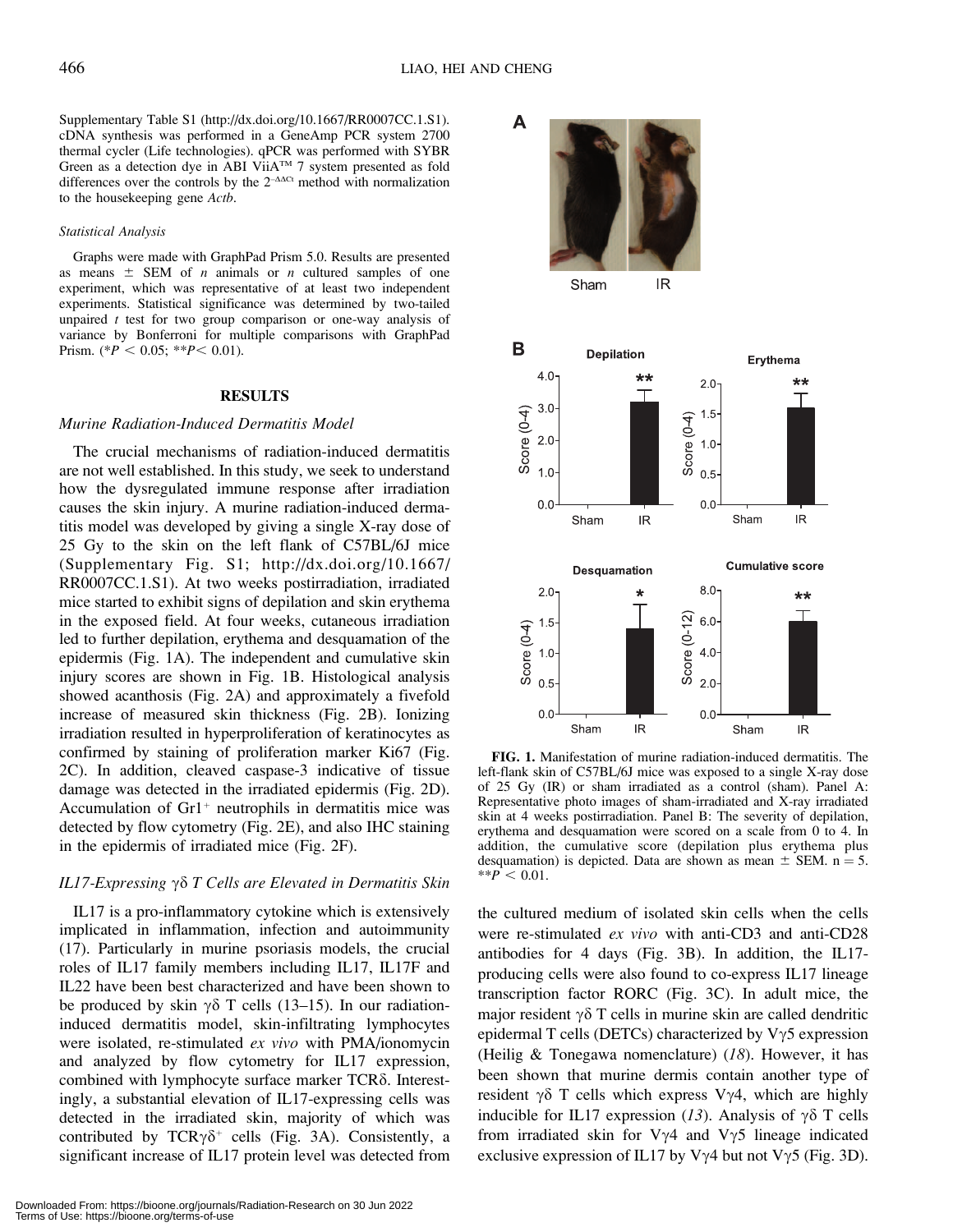

FIG. 2. Radiation induces skin hyperplasia and inflammation. The left-flank skin of C57BL/6J mice was exposed to a single X-ray dose of 25 Gy (IR) or sham irradiated as a control (sham). Panel A: Representative images of H&E staining. Panel B: Skin thickness was measured on the left flank. Immunohistochemistry staining of proliferation marker Ki67 (panel C) and apoptosis marker cleaved caspase-3 (panel D). Panel E: Single cell suspension was prepared from mouse dermis and immunostained with neutrophil markers  $CD45<sup>+</sup>$  and Gr1<sup>+</sup>. Analysis of the percentage of CD45<sup>+</sup>Gr1<sup>+</sup> neutrophils was performed by flow cytometry. Panel F: Immunohistochemistry staining of neutrophil marker Gr1<sup>+</sup>. Data are shown as mean  $\pm$  SEM. n = 5. \*\*P < 0.01.

Two distinct  $\gamma\delta$  T-cell populations were also revealed by staining the isolated lymphocytes with anti-CD3 and antipan-TCR $\delta$  antibody, one with CD3hiTCR $\gamma \delta^{hi}$  and the other with CD3<sup>med</sup>TCR $\gamma\delta^{\text{med}}$ , which may correspond to V $\gamma$ 5 and  $V\gamma$ 4 cells, respectively. Upon radiation dermatitis induction, the CD3<sup>med</sup>TCR $\delta^{\text{med}}$  population produced IL17 whereas none of the  $CD3<sup>hi</sup>TCR<sub>o</sub>$ <sup>hi</sup> cells expressed IL17, further confirmed the V $\gamma$ 4 and V $\gamma$ 5 identities of these two  $\gamma \delta$  T-cell populations (Supplementary Fig. S2; http://dx.doi.org/10. 1667/RR0007CC.1.S1).

# Cytokine Microenvironment in the Irradiated Skin Favors  $\gamma\delta$  T Cell Activation and IL17-Mediated Inflammation

Cytokines  $IL1\beta$  and  $IL23$  have been established to promote IL17-expressing  $\gamma\delta$  T cell activation in a variety of inflammatory diseases  $(11, 19)$ . We next sought to determine if these cytokine expressions were elevated in irradiated skin, which might be conducive to cutaneous IL17-expressing  $\gamma \delta$  T cell activation. By using immunohistochemistry staining, the protein levels of IL23 and IL1 $\beta$ , together with acute pro-inflammatory cytokine IL6 and IL17 superfamily member IL22, were confirmed to be elevated in irradiated skin (Fig. 4).

# Radiation-Induced Dermatitis is Attenuated in  $\gamma \delta T$  Cell Knockout Mice

Having established that the increase of IL17-expressing V $\gamma$ 4<sup>+</sup>  $\gamma$  $\delta$  T cells well correlated with manifestation of radiation-induced dermatitis, we tried to elucidate whether these cells mediated dermatitis pathogenesis or their accumulation was just a secondary effect to the radiation response. We obtained a  $\gamma\delta$  T-cell-specific knockout mice  $(Tcrd^{-1})$  which are deficient in  $\gamma\delta$  T cells but have intact  $\alpha\beta$ T cells. The skin of the left flank of WT and  $Tcrd^{-1}$  mice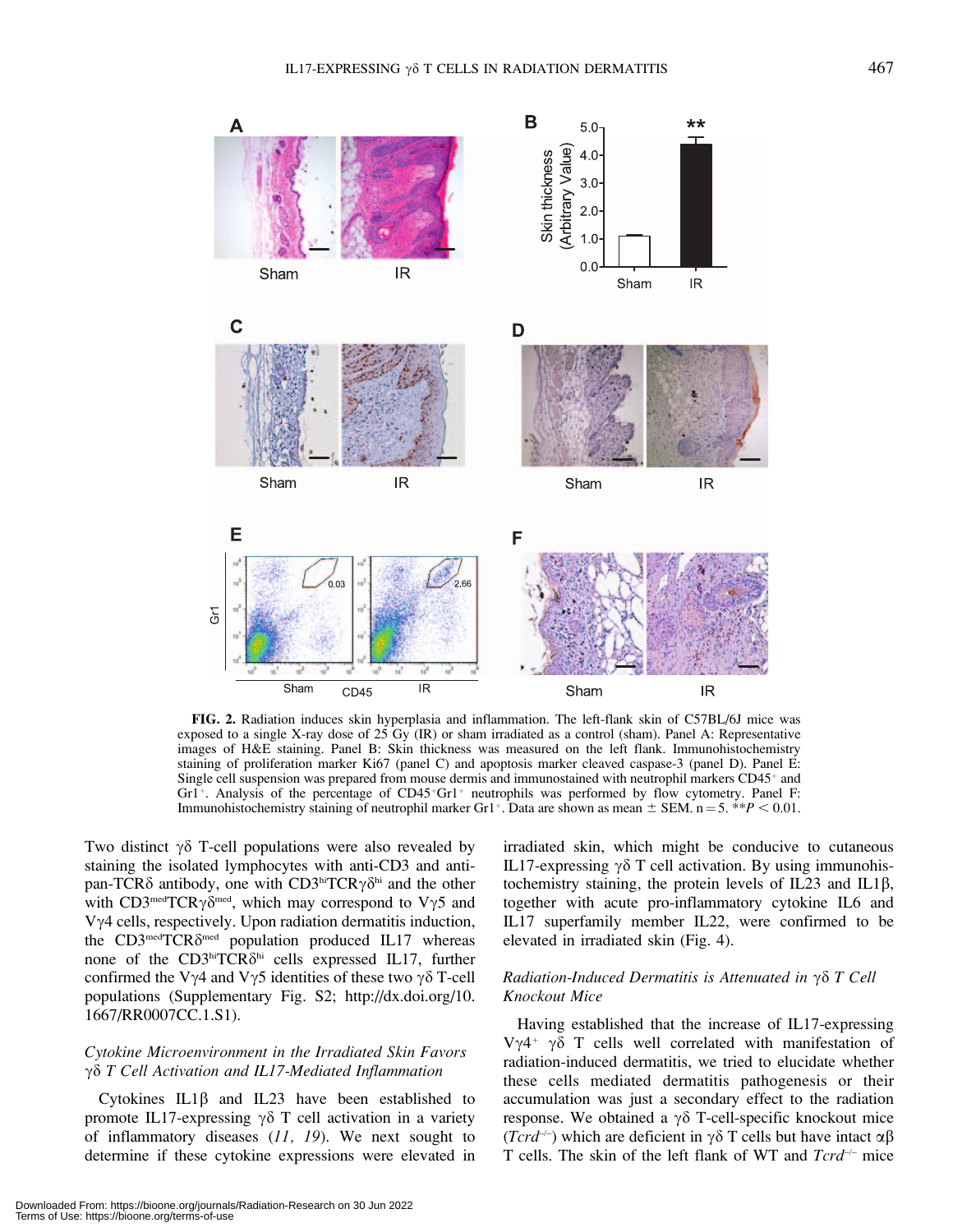

FIG. 3. Elevation of IL17-expressing V $\gamma$ 4<sup>+</sup>  $\gamma$  $\delta$  T cells in dermatitis skin. Mouse skin was enzymatically digested to isolate single cell suspension. Panel A: IL17-expressing and IL17-expressing  $\gamma\delta$  T cell frequency from digested skin cell suspension was analyzed by flow cytometry after re-stimulation with PMA/Ionomycin for 5 h. Panel B: Skin single cell suspension was re-stimulated with anti-CD3 and anti-CD28 antibodies for 3 days, and IL17 protein level in the culture media was measured by ELISA. Panel C: Intracellular cytokine staining of IL17 and transcription factor Rorc was analyzed by flow cytometry after re-stimulation with PMA/ Ionomycin for 5 h. Panel D:  $\gamma\delta$  T cell subsets V $\gamma$ 4<sup>+</sup> and V $\gamma$ 5<sup>+</sup> were examined for IL17 expression by flow cytometry. Data are shown as mean  $\pm$  SEM. n = 5. \*P < 0.05.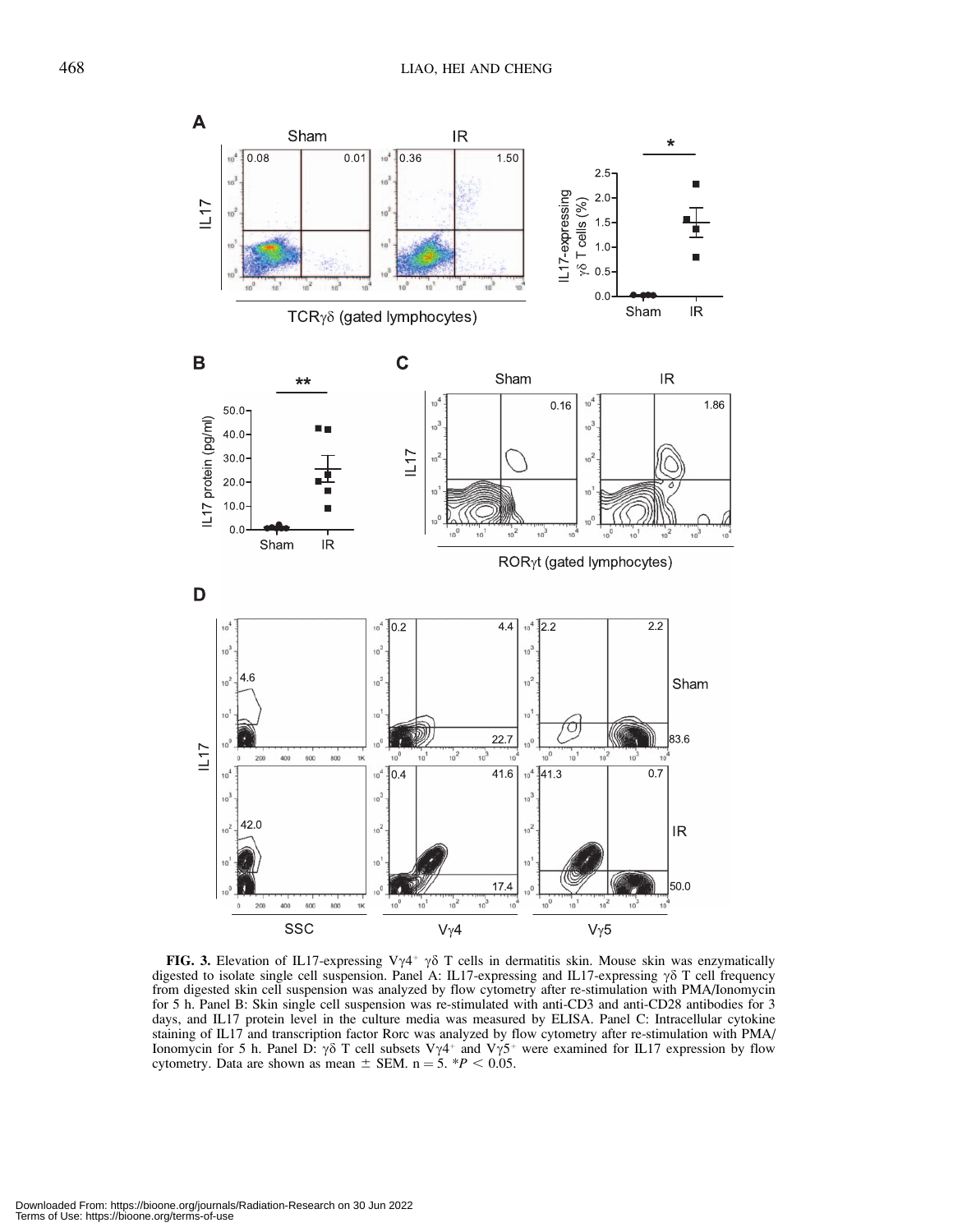

FIG. 4. Elevation of cytokines crucial for IL17-expressing  $\gamma \delta$  T cell activation. Representative images of immunohistochemistry staining of IL22, IL6, IL23p19 and IL1 $\beta$  in sham- or X-ray-irradiated mouse torso skin.

were irradiated with a 25 Gy single fraction. At 4 weeks postirradiation, the irradiated skin of wild-type mice showed significant dermatitis including depilation, erythema and desquamation, which was partially alleviated in the irradiated  $Tcrd^{-/-}$  mice (Fig. 5A) with a significantly reduced depilation and desquamation resulting in a reduced cumulative skin injury score (Fig. 5C). In addition, acanthosis with skin thickness (Fig. 5B and D) and keratincyte hyperproliferation (Fig. 5E) observed in irradiated wild-type skin was significantly mitigated in irradiated Tcrd<sup>-/-</sup> mice. Furthermore, the absence of  $\gamma \delta$  T cells markedly reduced  $Gr1<sup>+</sup>$  neutrophil infiltration into the skin (Fig. 5F). The irradiated  $Tcr\bar{d}^{-/-}$  mice, which are deficit in both V $\gamma$ 4<sup>+</sup> and V $\gamma$ 5<sup>+</sup> DETCs, show a substantial depletion of IL17-expressing cells suggesting that these cells are the main source of IL17 in irradiated skin (Fig. 5G). The residual IL17 expression may be contributed by the innate lymphoid cells  $(10)$ .

# Keratinocytes Play Active Roles in Radiation-Induced **Dermatitis**

Besides its major function as the physical barrier of the skin to foreign invaders, skin keratinocytes modulate skin inflammatory and remodeling processes by secreting a large number of mediators upon external stimuli (20). By irradiating normal human epidermal keratinocytes (NHEKs) in vitro, we found upregulation of the mRNA levels of epithelium-derived pro-inflammatory cytokines such as TNF- $\alpha$ , IL6, IL1 $\beta$  and IL17C (Fig. 6A). IL17C is a newly characterized IL17 family member produced mainly by epithelial cells, including epidermal keratinocytes (21, 22), bronchial (23)and intestinal epithelial cells (24), which

Downloaded From: https://bioone.org/journals/Radiation-Research on 30 Jun 2022 Terms of Use: https://bioone.org/terms-of-use

helps promote inflammation. By treating the keratinocytes with human recombinant IL17C protein, we detected increased mRNA levels of pro-inflammatory cytokine TNF- $\alpha$ , IL1 $\beta$ , IL6, antimicrobial gene S100A8,  $\gamma\delta$  T-cell chemokine ligand CCL20 and interestingly, IL17C itself (Fig. 6B). Skin disorders such as psoriasis and rheumatoid arthritis are manifested with keratinocyte hyperplasia, where IL17 and IL22 are shown to play important roles in inducing proliferation of keratinocytes (25, 26). Notably, keratinocyte hyperproliferation has also been observed in our murine radiation dermatitis model. By using MTT metabolic assay, we further confirmed there is increased keratinocyte cell viability in response to either IL17 or IL22 or synergistically IL17 and IL22 combination.

# DISCUSSION

Radiation-induced skin injury is not only a side effect for cancer patients receiving radiation therapy but as the largest organ exposed to the environment, it is one of the subsyndromes of Acute Radiation Syndrome. However, there is no effective treatment to prevent or mitigate this injury as the crucial inflammatory pathways are still elusive. Our results demonstrate that ionizing radiation-treated murine skin closely resembles human radiation dermatitis symptoms ranging from mild depilation to severe desquamation, epidermal damage and hyperplasia, as well as inflammatory cell infiltration. Mechanistically, a significant increase in cutaneous IL17-expressing  $\gamma \delta$  T cells that express  $V\gamma4$  correlates with radiation dermatitis in vivo. In addition, cytokines for IL17-expressing  $\gamma \delta$  T cell activation, IL1 $\beta$  and IL23, are markedly upregulated in the skin of irradiated mice. Significantly, depletion of  $\gamma\delta$  T cells in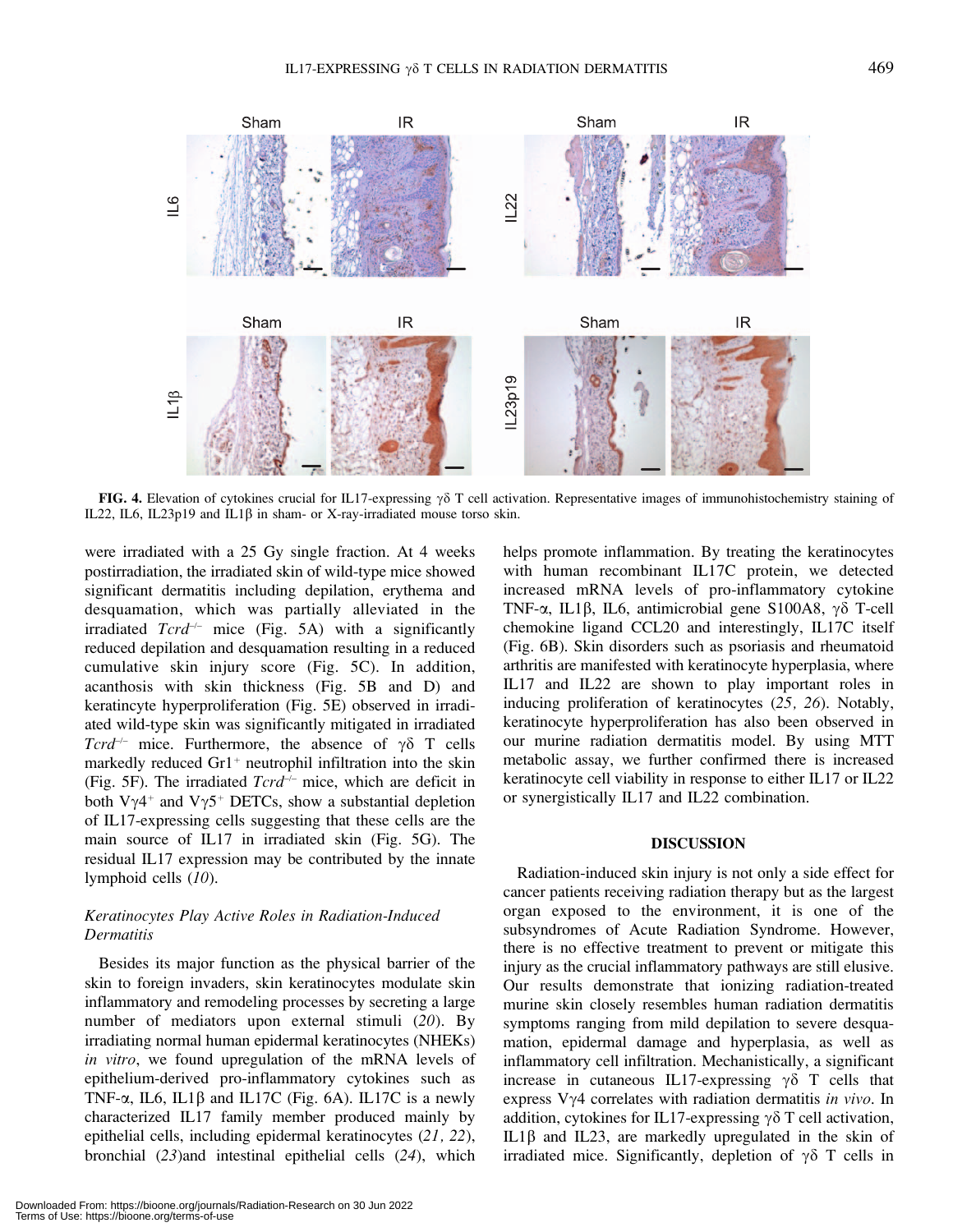$Tcrd^{-/-}$  mice substantially attenuates radiation dermatitis, indicating a pathogenic function of these cells in radiationinduced skin injury. *In vitro* culture of human keratinocytes further corroborates an active role of epidermal cells in initiating inflammation at early time and as an effector of skin structural alteration at a later phase. In summary, our in vivo murine genetic model and in vitro cellular studies have provided direct evidence that the  $\gamma\delta$  T-cell-mediated innate immune response is an essential contributor of radiation dermatitis.

Compared with the more extensively studied mechanisms of radiation-induced lung injury, particularly pulmonary fibrosis where  $TGF-\beta$  signaling pathway plays a critical role (27), very little is known about the crucial mechanisms of radiation-induced skin injury. Ionizing radiation triggers the activation of skin resident cells between epidermis and dermis including keratinocytes, fibroblasts and endothelial cells to produce a large amount of acute phase proinflammatory cytokines such as IL6, IL1 $\beta$  and TNF- $\alpha$  (28). Recruitment of various immune cells including Langerhans cells, dendritic cells, mast cells, macrophages, lymphocytes and neutrophils, which are associated with elevated levels of cytokines, chemokines and adhesion molecules such as IL1a, IL8, CCL4, CCL2, CXCL10, ICAM-1 and VCAM-1 has been observed in the skin of irradiated mice (29, 30). In a murine radiation-induced lung injury model, Th17 associated cytokines like IL17 and IL23, and lymphocytes  $CD4+CD25+IL17+$  and  $CD4+CD25+Foxp3+$ , to the best of our knowledge, for the first time, have been described in tissue injury after irradiation  $(31)$ . We have also demonstrated an essential role of IL17-expressing  $\gamma \delta$  T cells in a murine radiation pneumonitis model (data not shown). In skin disorder such as psoriasis, IL17-expressing  $\gamma \delta$  T cells and Rorc<sup>+</sup> innate lymphocytes have been shown to be necessary and sufficient for disease progression (11, 13). Our analysis of T-cell subtypes expressing IL17 has identified a substantially increased population of  $IL17<sup>+</sup>$ cells which are dominated by  $\gamma\delta$  T cells that express V $\gamma$ 4 in radiation dermatitis. In contrast, none of the  $V\gamma 5^+$ resident dendritic epidermal cells (DETCs) produced IL17, consistent with a previous report  $(13)$ . The pathogenic role of  $\gamma\delta$  T cells has further been demonstrated in our  $Tcr\ddot{\alpha}$ mice, which exhibit decreased levels of IL17 expression upon irradiation, with subsequent decreased signs of dermatitis including less epidermal hyperplasia and reduced neutrophil infiltration. These results indicate radiation dermatitis is an IL17-producing innate lymphocyte  $V\gamma$ 4expressing  $\gamma\delta$  cell-mediated inflammatory response. In our irradiated  $Tcr\ddot{\rm d}^{-1}$  mice, there is residual expression of IL17. Though its etiology is unclear, innate lymphoid cells such as NK cells has been shown to express IL17 in other injury models (32). It would be interesting to examine how the skin of IL17 knockout mice respond to radiation.

Recent studies have revealed that  $IL1\beta$  and  $IL23$  are crucial cytokines to regulate  $\gamma \delta$  T cells and  $\gamma \delta$  T cell derived IL17 production in vivo and in vitro (19, 33). IL23 has been

shown to predominantly stimulate dermal  $\gamma\delta$  T cell expansion and IL17 production with the help of IL1 $\beta$ , and endogenous IL1 $\beta$  is required in this process as skin  $\gamma\delta$  T cells isolated from IL1R1<sup>-/-</sup> mice or in the presence of IL1 $\beta$ neutralizing antibody could not secrete IL17 upon stimulation with IL23 alone (11). In addition, IL1 $\beta$  pathway has been shown to play a significant role in the development of radiation fibrosis (34). The mice that are deficit in either IL1 or the IL1 receptor have been reported to develop less inflammation and less severe pathological changes in their skin (35). Likewise, in irradiated skin, we detected elevated protein levels of  $IL1\beta$  and  $IL23$  by immunohistochemistry. Collectively, these results suggest that elevated  $IL1\beta$  and IL23 in the skin, probably secreted by resident and innate immune cells such as keratinocytes, Langerhans cells, dendritic cells and macrophages after irradiation, could activate resident  $\gamma \delta$  T cells and induce IL17 expression, leading to a pathogenic inflammatory response.

IL17C is a functionally distinct member of the IL17 family that is exclusively produced by epithelial cells and regulate innate defense. Increased expression of IL17C has been observed from inflamed bronchial epithelia, colonic epithelia and psoriatic keratinocytes IL-17C is a mediator of respiratory epithelial innate immune response (21, 24). Mice genetically engineered to overexpress IL17C in keratinocytes develop obvious psoriasiform dermatitis (21). We have detected elevated mRNA level of IL17C as well as other inflammatory mediators in NHEKs after irradiation. Additionally, augmented mRNAs of pro-inflammatory mediator TNF- $\alpha$ , IL1 $\beta$ , IL6, CCL20 and interestingly IL17C itself have been identified from NHEKs when these cells were treated with human recombinant IL17C protein. These *in vitro* findings indicate a potential pathogenic function of IL17C in initiating skin inflammation after irradiation in autocrine and paracrine manners. An analysis of the function of IL17C in radiation dermatitis in vivo by employing IL17C transgenic mice might warrant further study in the future.

Recent studies have shown that instead of conventional  $\alpha\beta$  Th17 cells, innate immune cells like  $\gamma\delta$  and invariant NK cells are dominant source of IL17 and IL22 expression upon PAMPs and DAMPs activation (32). IL17 receptors are universally expressed and IL17 pathway is essential for neutrophil recruitment through adaptor Act1 and transcription factor NF- $\kappa$ B (36). In contrast to IL17, IL22 receptors are restricted to barrier surface but not immune cells, indicating this cytokine might be important for tissue repair (37). Keratinocyte dysregulation and hyperproliferation are hallmarks of skin disorders like psoriasis, RA as well as radiation dermatitis as demonstrated in our study. We, in this study, and others have shown that NHEK cells propagate upon IL17 or IL22 and more potently in combination treatment *in vitro* (25). These data suggest that the keratinocyte hyperproliferation in radiation dermatitis may be the result of induction by IL17 and IL22, derived from  $\gamma\delta$  T cells.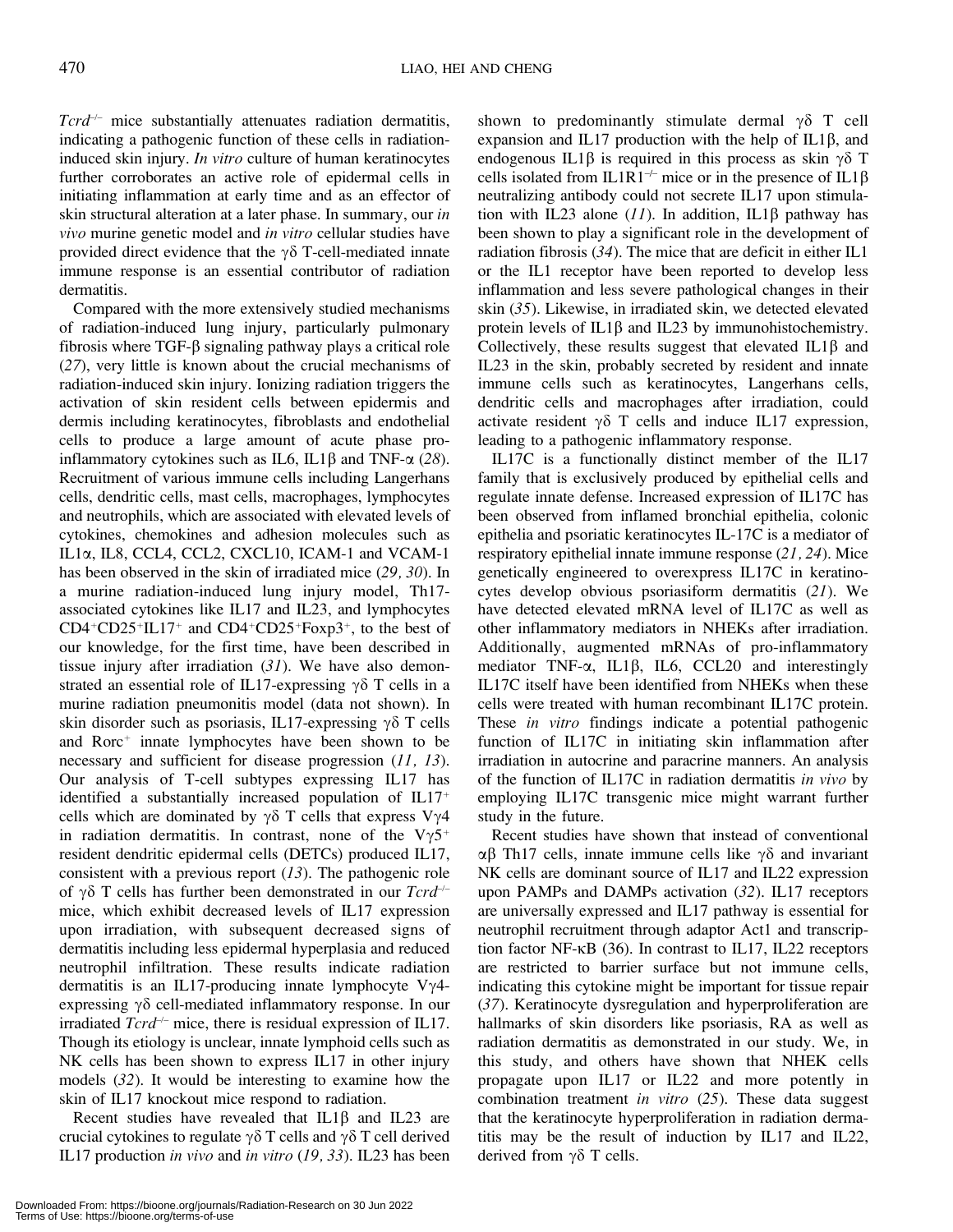

Fig. 5 legend is found on the next page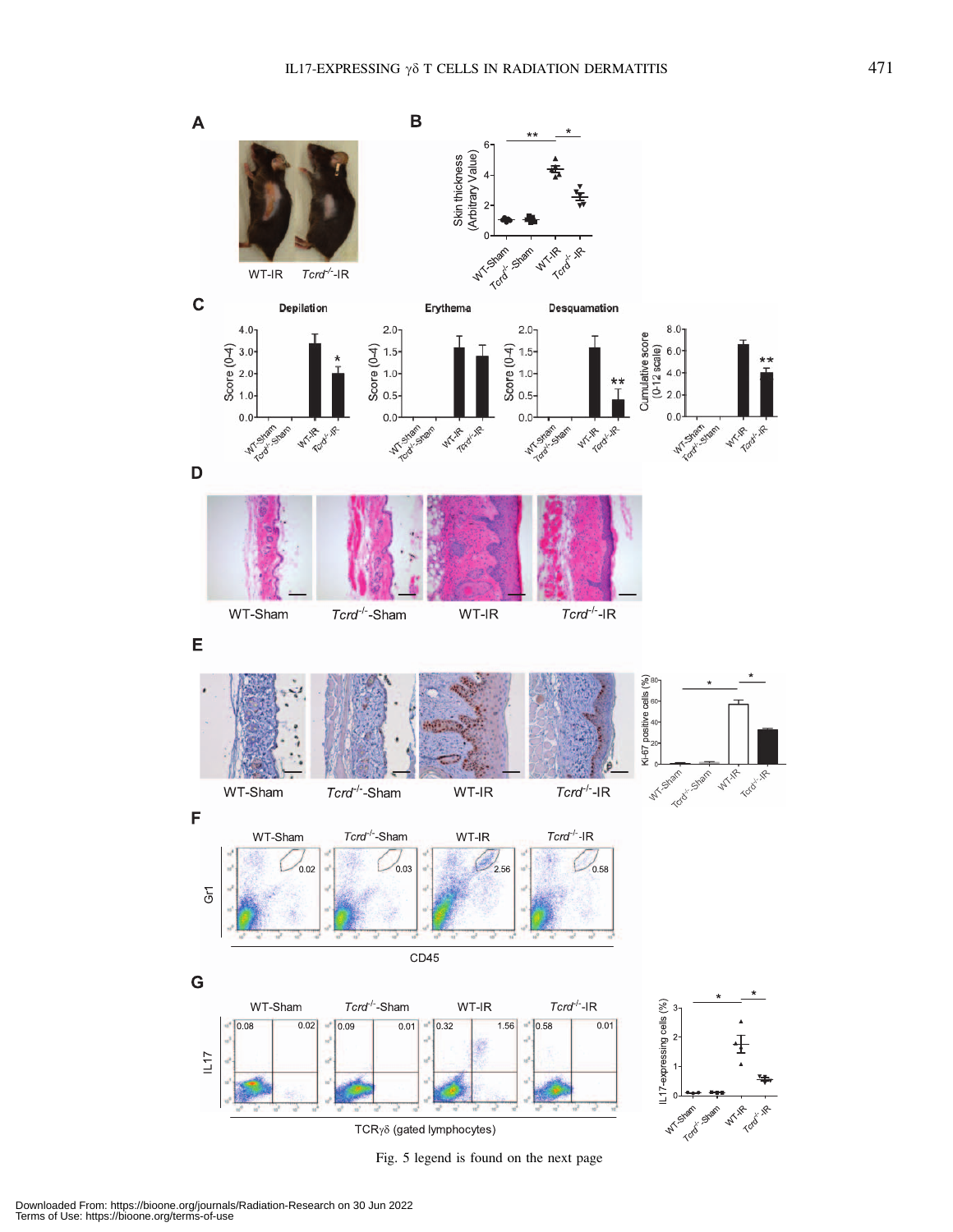

FIG. 6. Keratinocytes express pro-inflammatory mediators after irradiation and hyperproliferate in response to IL17 and/or IL22 in vitro. Human normal epithelial keratinocytes (NHEK) were irradiated with 5 Gy of X rays (panel A) or treated with human recombinant IL17C (100 ng/ml) (panel B). Epithelia-derived cytokine S100A4, IL6, IL1b, TNF-a and IL17C mRNAs were analyzed by qPCR. NHEK cells/well were seeded in 96-well plates for 24 h, followed by indicated doses of IL17 and/or IL22 treatments for 5 days. Cell proliferation was measured by MTT assay. Panel C: Relative proliferation rate of NHEK cells in response to IL17 and/or IL22 over untreated control is shown. Data are shown as mean  $\pm$  SEM. n = 5. \*P < 0.05, \*\*P < 0.01.

 $\leftarrow$ 

FIG. 5. Radiation-induced dermatitis is attenuated in  $\gamma \delta$  T-cell knockout mice. The left-flank skin of WT and  $\gamma\delta$  T-cell-deficient Tcrd<sup>-/-</sup> C57BL/6J mice were exposed to 25 Gy X-ray or sham irradiated as a control. Panel A: Representative photo images irradiated flank skin of WT and  $Tcr\ddot{d}$  mice. Skin thickness (panel B) and cumulative skin injury score including depilation, erythema and desquamation scores (panel C) are described as before. Representative images of H&E staining (panel D) and immunohistochemistry staining of proliferation marker Ki67 (panel E) are shown. Panel F: Analysis of  $CD45<sup>+</sup>Gr-1<sup>+</sup>$  neutrophils by flow cytometry. Panel G: IL17-expressing  $\gamma\delta$  T cells and IL17-expressing lymphoid cells were analyzed by flow cytometry after restimulation with PMA/Ionomycin. Data are shown as mean  $\pm$  SEM. n = 4 or 5. \*P < 0.05, \*\*P < 0.01.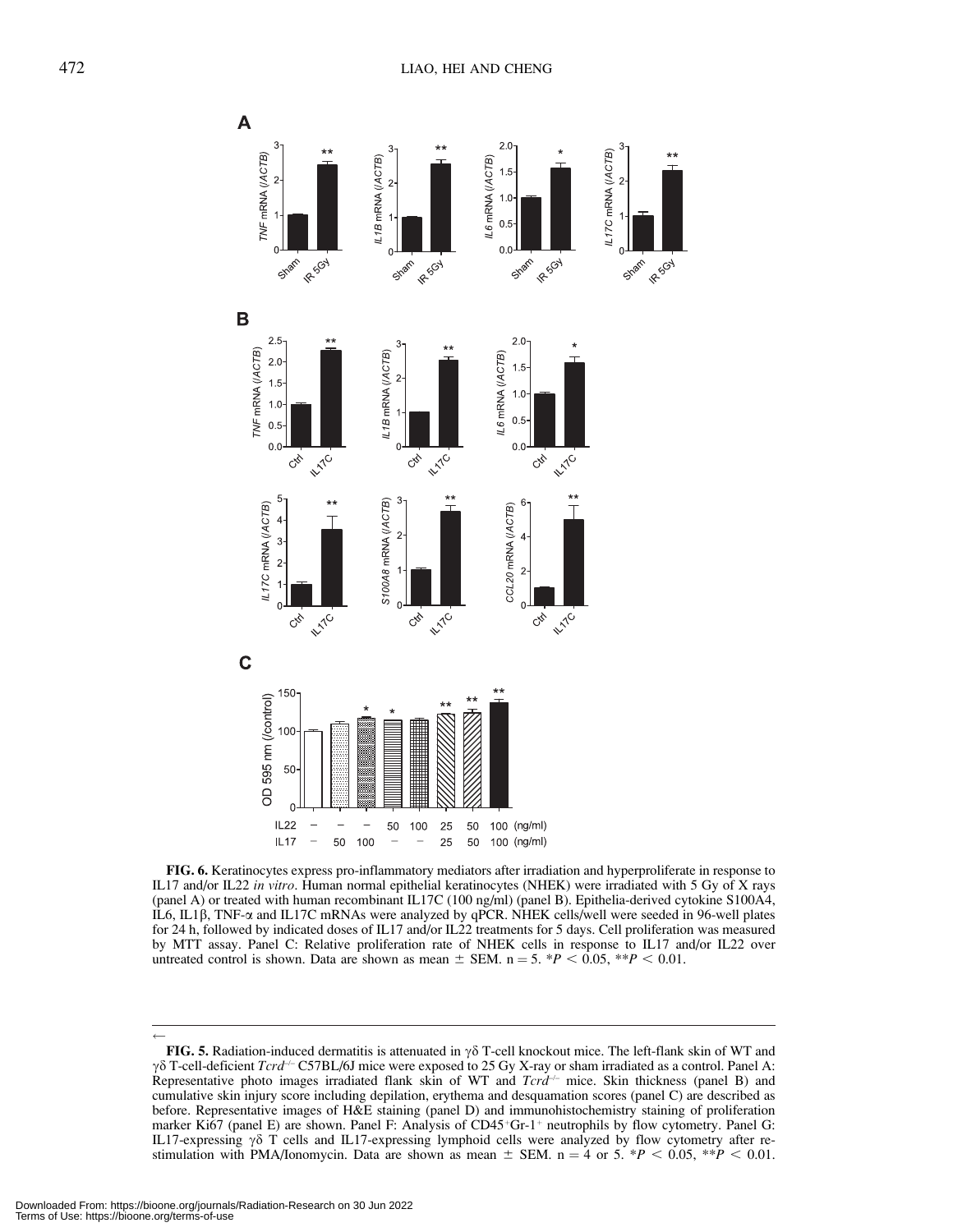Taken together, our results emphasize the importance of cutaneous IL17-expressing  $\gamma\delta$  T cells in mediating the radiation-induced inflammatory response and suggest that the innate immune response pathway as a potential target for therapeutic intervention in radiation-induced skin injury.

#### SUPPLEMENTARY MATERIALS

Fig. S1., Fig. S2 and Table S1 are available online.

#### ACKNOWLEDGMENTS

The work was supported by the ASCO Cancer Foundation Young Investigator Award (SKC), Radiological Society of North America Research Seed Grant, no. RSD1025 (SKC), Louis V. Gerstner, Jr. Scholar Award (SKC), LUNGevity Foundation Targeted Therapeutics Award (SKC) and NIH grant CA 49062 from the National Institutes of Health (TKH).

Accepted: January 15, 2017; published online: February 8, 2017

#### REFERENCES

- 1. Dorr H, Meineke V. Acute radiation syndrome caused by accidental radiation exposure - therapeutic principles. BMC Med 2011; 9:126.
- 2. McQuestion M. Evidence-based skin care management in radiation therapy: clinical update. Semin Oncol Nurs 2011; 27(2):e1-17.
- 3. Schaue D, McBride WH. Links between innate immunity and normal tissue radiobiology. Radiat Res 2010; 173(4):406–17.
- 4. Salvo N, Barnes E, van Draanen J, Stacey E, Mitera G, Breen D, et al. Prophylaxis and management of acute radiation-induced skin reactions: a systematic review of the literature. Curr Oncol 2010; 17(4):94–112.
- 5. Brown KR, Rzucidlo E. Acute and chronic radiation injury. J Vasc Surg 2011; 53(1 Suppl):15S–21S.
- 6. Ward KA, Jaimes JP, Coots NV. Cutaneous manifestations of acute radiation exposure: a review. Int J Dermatol 2012; 51(11): 1282–91.
- 7. Haubner F, Ohmann E, Pohl F, Strutz J, Gassner HG. Wound healing after radiation therapy: review of the literature. Radiat Oncol 2012; 7:162.
- 8. Muller K, Meineke V. Radiation-induced alterations in cytokine production by skin cells. Exp Hematol 2007; 35(4 Suppl 1): 96–104.
- 9. Muller K, Meineke V. Advances in the management of localized radiation injuries. Health Phys 2010; 98(6):843–50.
- 10. Roediger B, Kyle R, Yip KH, Sumaria N, Guy TV, Kim BS, et al. Cutaneous immunosurveillance and regulation of inflammation by group 2 innate lymphoid cells. Nat Immunol 2013; 14(6): 564–73.
- 11. Cai Y, Shen X, Ding C, Qi C, Li K, Li X, et al. Pivotal role of dermal IL-17-producing gammadelta T cells in skin inflammation. Immunity 2011; 35(4):596–610.
- 12. Witherden DA, Havran WL. Molecular aspects of epithelial gammadelta T cell regulation. Trends Immunol 2011; 32(6): 265–71.
- 13. Pantelyushin S, Haak S, Ingold B, Kulig P, Heppner FL, Navarini AA, et al. Rorgammat+ innate lymphocytes and gammadelta T cells initiate psoriasiform plaque formation in mice. J Clin Invest 2012; 122(6):2252–6.
- 14. Roller A, Perino A, Dapavo P, Soro E, Okkenhaug K, Hirsch E, et al. Blockade of phosphatidylinositol 3-kinase PI3Kdelta or

PI3Kgamma reduces IL-17 and ameliorates imiquimod-induced psoriasis-like dermatitis. J Immunol 2012; 189(9):4612–20.

- 15. Van Belle AB, de Heusch M, Lemaire MM, Hendrickx E, Warnier G, Dunussi-Joannopoulos K, et al. IL-22 is required for imiquimod-induced psoriasiform skin inflammation in mice. J Immunol 2012; 188(1):462–9.
- 16. Hymes SR, Strom EA, Fife C. Radiation dermatitis: clinical presentation, pathophysiology, and treatment 2006.J Am Acad Dermatol 2006;54 (1):28–46.
- 17. Miossec P, Korn T, Kuchroo VK. Interleukin-17 and type 17 helper T cells. N Engl J Med 2009; 361(9):888–98.
- 18. Heilig JS, Tonegawa S. Diversity of murine gamma genes and expression in fetal and adult T lymphocytes. Nature 1986; 322(6082):836–40.
- 19. Sutton CE, Lalor SJ, Sweeney CM, Brereton CF, Lavelle EC, Mills KH. Interleukin-1 and IL-23 induce innate IL-17 production from gammadelta T cells, amplifying Th17 responses and autoimmunity. Immunity 2009; 31(2):331–41.
- 20. Albanesi C. Keratinocytes in allergic skin diseases. Curr Opin Allergy Clin Immunol 2010; 10(5):452–6.
- 21. Johnston A, Fritz Y, Dawes SM, Diaconu D, Al-Attar PM, Guzman AM, et al. Keratinocyte overexpression of IL-17C promotes psoriasiform skin inflammation. J Immunol 2013; 190(5):2252–62.
- 22. Roth SA, Simanski M, Rademacher F, Schroder L, Harder J. The pattern recognition receptor NOD2 mediates Staphylococcus aureus-induced IL-17C expression in keratinocytes. J Invest Dermatol 2014; 134(2):374–80.
- 23. Kusagaya H, Fujisawa T, Yamanaka K, Mori K, Hashimoto D, Enomoto N, et al. Toll-like receptor-mediated airway IL-17C enhances epithelial host defense in an autocrine/paracrine manner. Am J Respir Cell Mol Biol 2014; 50(1):30–9.
- 24. Ramirez-Carrozzi V, Sambandam A, Luis E, Lin Z, Jeet S, Lesch J, et al. IL-17C regulates the innate immune function of epithelial cells in an autocrine manner. Nat Immunol  $2011$ ;  $12(12)$ : $1159-66$ .
- 25. Du F, Nakamura Y, Tan TL, Lee P, Lee R, Yu B, et al. Expression of snail in epidermal keratinocytes promotes cutaneous inflammation and hyperplasia conducive to tumor formation. Cancer Res 2010; 70(24):10080–9.
- 26. Mitra A, Raychaudhuri SK, Raychaudhuri SP. IL-22 induced cell proliferation is regulated by PI3K/Akt/mTOR signaling cascade. Cytokine 2012; 60(1):38–42.
- 27. Yarnold J, Brotons MC. Pathogenetic mechanisms in radiation fibrosis. Radiother Oncol 2010; 97(1):149–61.
- 28. Ryan JL. Ionizing radiation: the good, the bad, and the ugly. J Invest Dermatol 2012; 132(3 Pt 2):985–93.
- 29. Johnston CJ, Williams JP, Okunieff P, Finkelstein JN. Radiationinduced pulmonary fibrosis: examination of chemokine and chemokine receptor families. Radiat Res 2002; 157(3):256–65.
- 30. Chiang CS, Liu WC, Jung SM, Chen FH, Wu CR, McBride WH, et al. Compartmental responses after thoracic irradiation of mice: strain differences. Int J Radiat Oncol Biol Phys 2005; 62(3): 862–71.
- 31. Cappuccini F, Eldh T, Bruder D, Gereke M, Jastrow H, Schulze-Osthoff K, et al. New insights into the molecular pathology of radiation-induced pneumopathy. Radiother Oncol 2011; 29:29.
- 32. Cua DJ, Tato CM. Innate IL-17-producing cells: the sentinels of the immune system. Nat Rev Immunol 2010; 10(7):479–89.
- 33. Martin B, Hirota K, Cua DJ, Stockinger B, Veldhoen M. Interleukin-17-producing gammadelta T cells selectively expand in response to pathogen products and environmental signals. Immunity 2009; 31(2):321–30.
- 34. Liu W, Ding I, Chen K, Olschowka J, Xu J, Hu D, et al. Interleukin 1beta (IL1B) signaling is a critical component of radiation-induced skin fibrosis. Radiat Res 2006; 165(2):181–91.
- 35. Janko M, Ontiveros F, Fitzgerald TJ, Deng A, DeCicco M, Rock